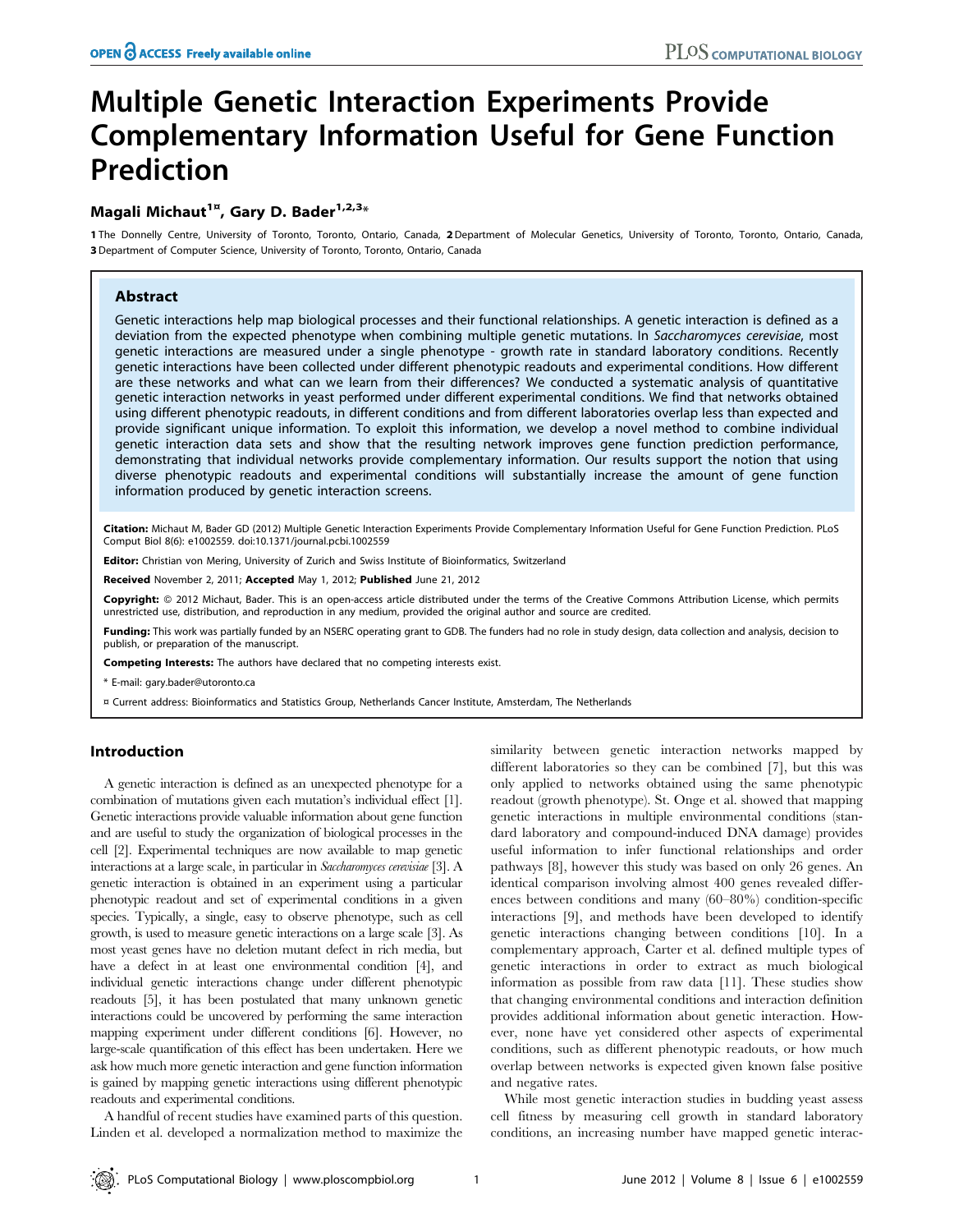#### Author Summary

Genetic interactions map functional dependencies between genes, under a given phenotype. In the budding yeast Saccharomyces cerevisiae, most genetic interactions have been measured under a single phenotype - growth rate in standard laboratory conditions. Recently, genetic interactions have been collected under different phenotypic readouts and experimental conditions. How different are these networks and what can we learn from their differences? We analyzed quantitative genetic interaction networks mapped in yeast under different experimental conditions and phenotypic readouts and found that they provide significant unique information. We next asked if this unique information is complementary. As a measure of complementarity, we asked if combining networks mapped under different experimental conditions could improve gene function prediction. Two genes that genetically interact with a similar set of genes (two genes with similar genetic interaction profiles) are more likely to be in the same pathway or complex and this can be used for gene function prediction. We found that combining multiple genetic interaction profile correlation networks using a simple 'maximum correlation' approach improved gene function prediction, demonstrating that the networks provide complementary information. Thus, using diverse phenotypic readouts and experimental conditions will likely increase the amount of information produced by genetic interaction screens.

tions under other experimental conditions. These include environmental conditions such as DNA damage [8–10] or lowammonium agar [12], and phenotypic readouts such as gene expression [13], filamentous growth [12], endocytosis [5] and unfolded protein response [14] instead of normal growth. Earlier studies focused on small gene sets (less than 150) but recent studies have increased that number [5,9,14] to about 300–500 genes per study, which enables a systematic comparison.

We use this recently available data to conduct a systematic analysis of quantitative genetic interaction networks in budding yeast mapped under different conditions, phenotypic readouts and laboratories (Figure 1A), while considering false positive and false negative rates. We chose the largest available network as the reference [3] and compare it to a network mapped in a different environmental condition (DNA damage) [9], as well as two networks mapped using different phenotypic readouts (endocytosis and unfolded protein response) [5,14]. A set of networks mapped under similar experimental conditions was used as a control [9,15,16]. We find that networks obtained in different experimental conditions overlap less than expected by chance and provide unique and complementary information. We also find that the laboratory where the experiments are carried out has an important effect on the resulting genetic interaction network. Finally, we develop a method to combine all networks together in a way that improves gene function prediction.

### Results

## Genetic interaction networks mapped under different conditions are compared to a reference network and to each other

We collected seven different quantitative genetic interaction data sets (Figure 1). Unfortunately, even though these data sets are reasonably large (more than 300 genes each, Text S1), no gene was included in all of them and only a few genes were present in four studies (Figure 1B), eliminating the possibility of a direct global comparison. However, the very large Synthetic Genetic Array (SGA) genetic interaction data set [3], which was obtained in standard laboratory conditions using colony growth as the phenotypic readout, is comprehensive enough to contain most (80–90%) of the genes tested in each of the other data sets (Figure 1C) and has a relatively high precision (0.63 for negative interactions and 0.59 for positive interactions). Thus, we used SGA as a reference and compared each of the other data sets to it (Figure 1D). This approach enables us to consider most of the genes tested in each study, though it doesn't consider possible bias from function-based gene selection across most studies. Thus, we additionally analyzed pairs of genes tested across three studies that used different phenotypic readouts and conditions.

We hypothesized that networks obtained using different phenotypic readouts or in different conditions would be more different than expected, whereas networks obtained in similar experimental conditions would be similar. To investigate the effect of using different phenotypic readouts on the resulting genetic interaction network, we compared two networks (PHENO) that used non-growth phenotypes to define genetic interactions (endocytosis defect [5] and the unfolded protein response [14]) to SGA. Both networks are independently biologically informative as shown in the original analysis [3,5,14]. Genetic interactions are also known to be dependent on environmental condition, such as temperature, starvation, or DNA damage induced by a small molecule [8,9]. To investigate the effect of condition on the resulting genetic interaction network, we compared our reference SGA network, mapped in standard laboratory conditions, to the Bandyopadhyay et al. genetic interaction network, mapped in the presence of methyl methanesulfonate (MMS), a DNA damageinducing compound [9]. The three networks obtained using different phenotypes or in different environmental conditions are referred to as the PHENO/MMS set. We also collected a set of three networks similar to the reference (similar 'growth' phenotypic readout and environmental conditions) obtained by other research groups, referred to as CONTROL. To perform meaningful comparisons (network of interest vs. SGA and SGA vs. CONTROL vs. PHENO/MMS), analyses were limited to the set of gene pairs tested in two or three data sets, respectively (Text S1).

## PHENO/MMS networks overlap less with the reference than CONTROL networks

In quantitative genetic interaction networks, nodes represent genes and weighted edges quantify the deviation of the double mutant phenotype from what is expected from the single mutant phenotypes. Edge weight is positive if the phenotypic readout is significantly higher than expected and negative if it is significantly lower. We treated the networks as undirected and did not consider the query or array role. We used four measures to compare networks:

- 1. Correlation: Spearman correlation of quantitative interaction scores, where a high value indicates two networks with highly similar quantitative genetic interactions.
- 2. Overlap: Amount of qualitative interaction overlap (measured using Jaccard similarity), where interactions (positive or negative) are binarized with 'interaction' = one and 'no  $interaction' = zero. A high score indicates that two networks$ generally agree on whether a given gene pair interacts or not.
- 3. Unique: Number of unique interactions in each network. A high number signifies large disagreement between networks.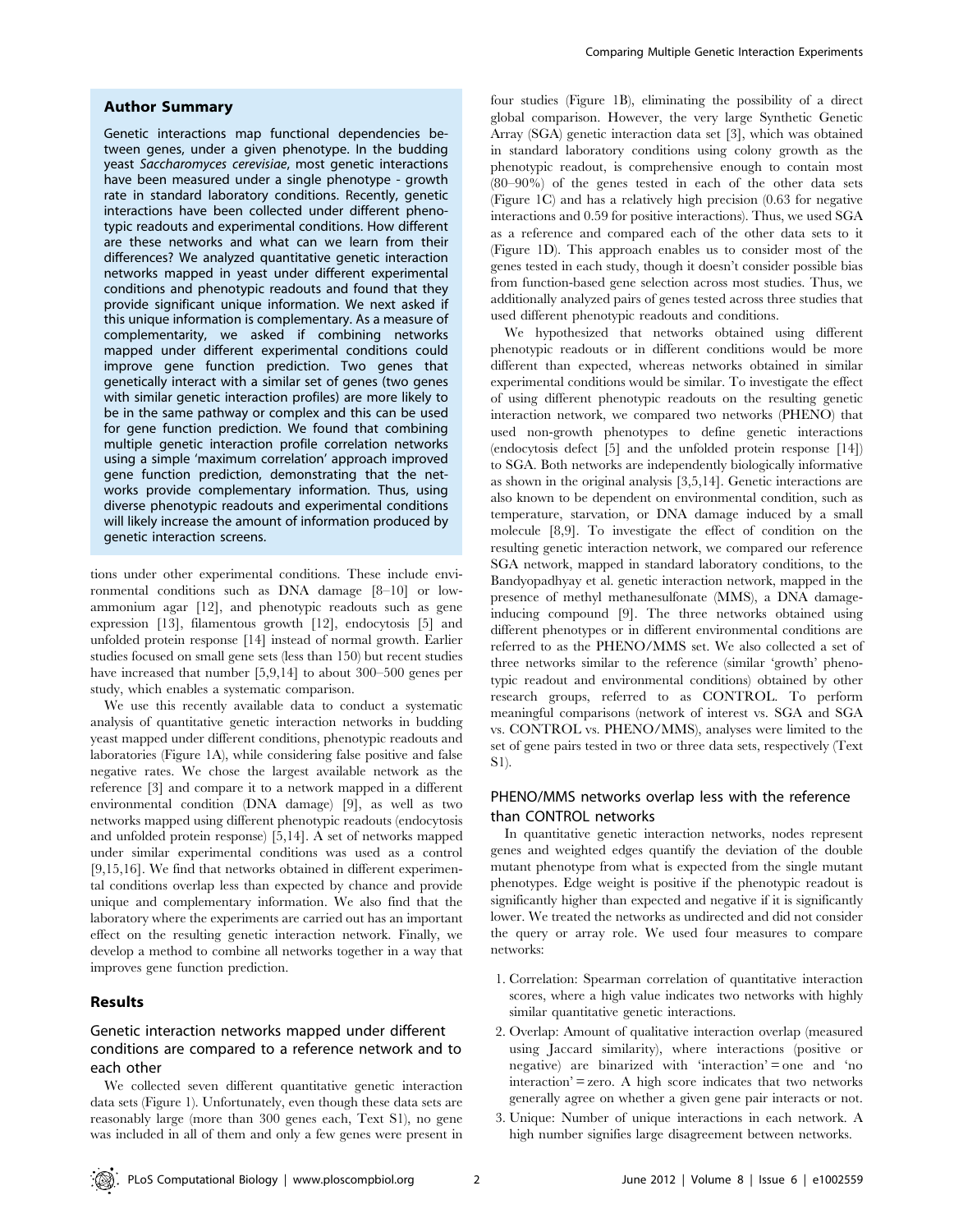

Figure 1. Overview of the comparison approach. A) Genetic interaction experiments differ in the phenotypic readout used, the environmental conditions and the laboratory where the experiment was conducted. B) Every network is compared to a common reference, the SGA network [3]. For each of the 1480 genes in SGA that are also present in at least another network, we show which data set considered that gene in their study. The two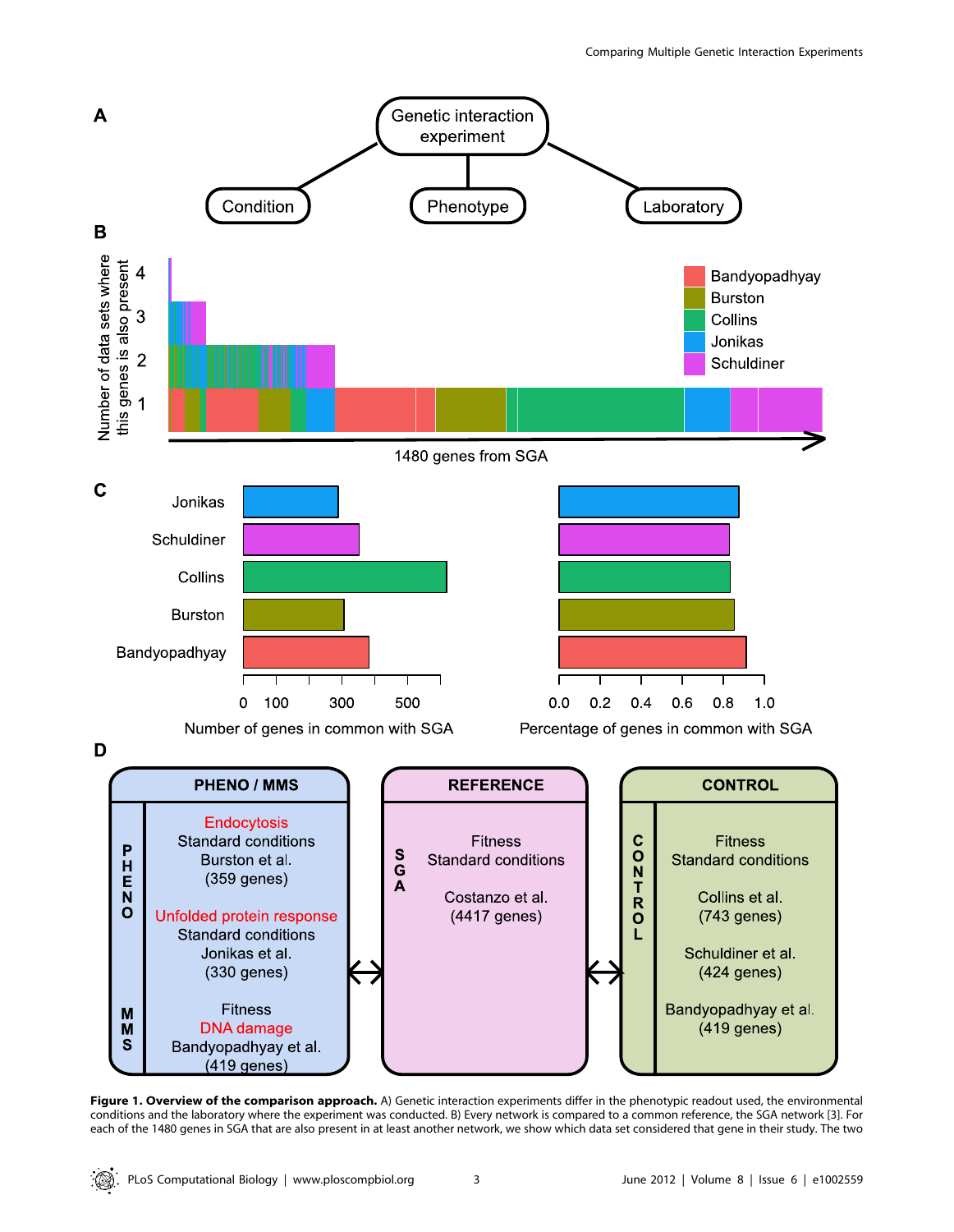networks obtained in Bandyopadhyay et al. (untreated and MMS) are based on the same genes. C) The bar plots indicate how many genes are in common with the reference for each network considered. D) We compared genetic interactions mapped using different phenotypic readouts [5,14] and in different environmental conditions [9] to the reference [3]. A set of networks mapped using similar experimental conditions was used as a control [9,15,16]. We also compared gene pairs tested in the reference, a control network and a network based on different phenotype or environmental condition (not shown). doi:10.1371/journal.pcbi.1002559.g001

4. Disagree: Number of interactions that disagree on interaction sign (positive vs. negative).

These measures were computed only for genes and gene pairs present in both network of interest vs. SGA and in three networks SGA vs. CONTROL vs. PHENO/MMS. We also evaluated how different the resulting measures are for a given network pair from what is expected based on a statistical model that considers known experimental interaction detection error rates.

Analyzing networks obtained using different phenotypic readouts, we find that SGA and PHENO networks have quantitative genetic interaction scores that are less correlated (0.037 on average) than SGA and CONTROL networks (0.13 on average) (Figure 2). This shows that SGA and PHENO networks contain different information. The lack of SGA-PHENO correlation could in part be due to error and noise differences between experiments, though the higher SGA-CONTROL correlation between networks from different research groups suggests that this is not simply due to laboratory specific effects.

We also find that SGA and PHENO networks overlap less (0.10 on average) than SGA and CONTROL networks (0.19 on average) (Figure 2). These results could be due to experimental errors in both data sets or to genuinely complementary biological information. To distinguish between these two cases, we estimated the expected level of overlap given the experimental error rates of the networks, following previous work on network error modeling [17]. Positive and negative interaction networks have different properties and error rates [3], thus we analyzed them separately. Since we limited our study to genetic interactions involving gene pairs that were tested in both data sets, the absence of an interaction indicates that no genetic interaction was detected between the corresponding two genes. This provides us with an accurate number of negatives for the error model. Based on an estimation of the error rates of the data sets, we computed the overlap expected by chance (Methods). We find that SGA and PHENO overlap less than expected (ratio observed/expected 0.53 on average, Text S1). As a control, we compare SGA to each of our 'similar phenotype' CONTROL networks and find that they overlap more than expected (ratio 1.55 on average, Text S1). In agreement with this, SGA and PHENO have more unique interactions and are more unique than expected while SGA and 'similar' CONTROL networks are less unique than expected (Figure 2, Text S1). We also found that SGA and PHENO networks disagree more on interaction sign than 'similar phenotype' networks (SGA vs. CONTROL) (Figure 2). Values obtained for PHENO networks are also significantly different to those of the CONTROL networks in general (Figure 2, Text S1). Taken together, we observe substantial differences between genetic interaction networks mapped using different phenotypic readouts and these are not simply due to network error rates.

We repeated the analysis on networks obtained in different environmental conditions, and found similar results: SGA and MMS have a lower correlation, lower overlap, higher unique ratio and higher disagreement ratio than networks in the control set (Figure 2). In addition, SGA and MMS overlap less and provide more unique information than expected (Text S1). Values obtained for the MMS network are also significantly different to those of the CONTROL networks in general (Figure 2, Text S1).

While we observe a consistent trend across PHENO and MMS vs. reference and CONTROL vs. reference comparisons, it is possible that function-based gene selection in PHENO, MMS and CONTROL networks could bias the data in a way that artificially causes the results we observe. To gain more confidence in our results, we additionally analyzed all gene pairs that were tested in the reference SGA network and one of the PHENO/MMS networks and one of the CONTROL networks. For the 48,499 gene pairs tested in these three categories (SGA, PHENO/MMS, CONTROL), we found that the correlation between SGA reference and PHENO/MMS is lower than between SGA and CONTROL values (paired T-test  $p<0.003$ , Figure S1). Similarly, the overlap is lower (paired T-test  $p<0.029$ ) and the agree ratio is lower (paired T-test  $p<0.011$ ). Each network seems to provide a similar level of unique information in this analysis, as the unique ratios are not significantly different.

Altogether, our results show that genetic interaction networks mapped using different phenotypic readouts and in different environmental conditions provide unique information.

## Networks obtained in different experimental conditions provide complementary information

We have shown that genetic interaction networks obtained under different experimental conditions (phenotype readout or environmental condition) provide unique information. We next examined if this unique information is complementary. Since a major goal of mapping genetic interactions is to discover new gene function information, we used gene function prediction performance as a measure of biological information contained in a genetic interaction network. Two genes that genetically interact with a similar set of genes (two genes with similar genetic interaction profiles) are more likely to be in the same pathway or complex [16,18]. Thus, the function of a gene in a genetic interaction network can be predicted based on genes with similar genetic interaction profiles (a guilt-by-association approach). The quantitative genetic interaction network can be transformed into a genetic profile correlation network useful for gene function prediction by computing a correlation coefficient of the genetic interaction profiles for all gene pairs. We can then measure gene function prediction performance by holding out a fraction of a set of genes known to have the same function (e.g. cell budding), using the remaining genes to predict additional genes with the same function (based on genetic interaction profile similarity), and then assessing how many known (held out) genes were in the prediction list. This can be repeated with all available gene function categories and is automated using the GeneMANIA gene function prediction software system [19,20].

We reasoned that if gene function prediction performance improves when genetic interaction networks are combined then they must contain complementary information. To combine a network of interest with the reference network, we computed a genetic interaction profile similarity network for each one (using Spearman correlation) and then chose the maximum correlation value for a pair of genes to include in the 'combined' network. To make the comparison fair, we analyzed just the set of genetic interactions tested in all the networks we compared. We quantified the utility of the individual correlation networks and the combined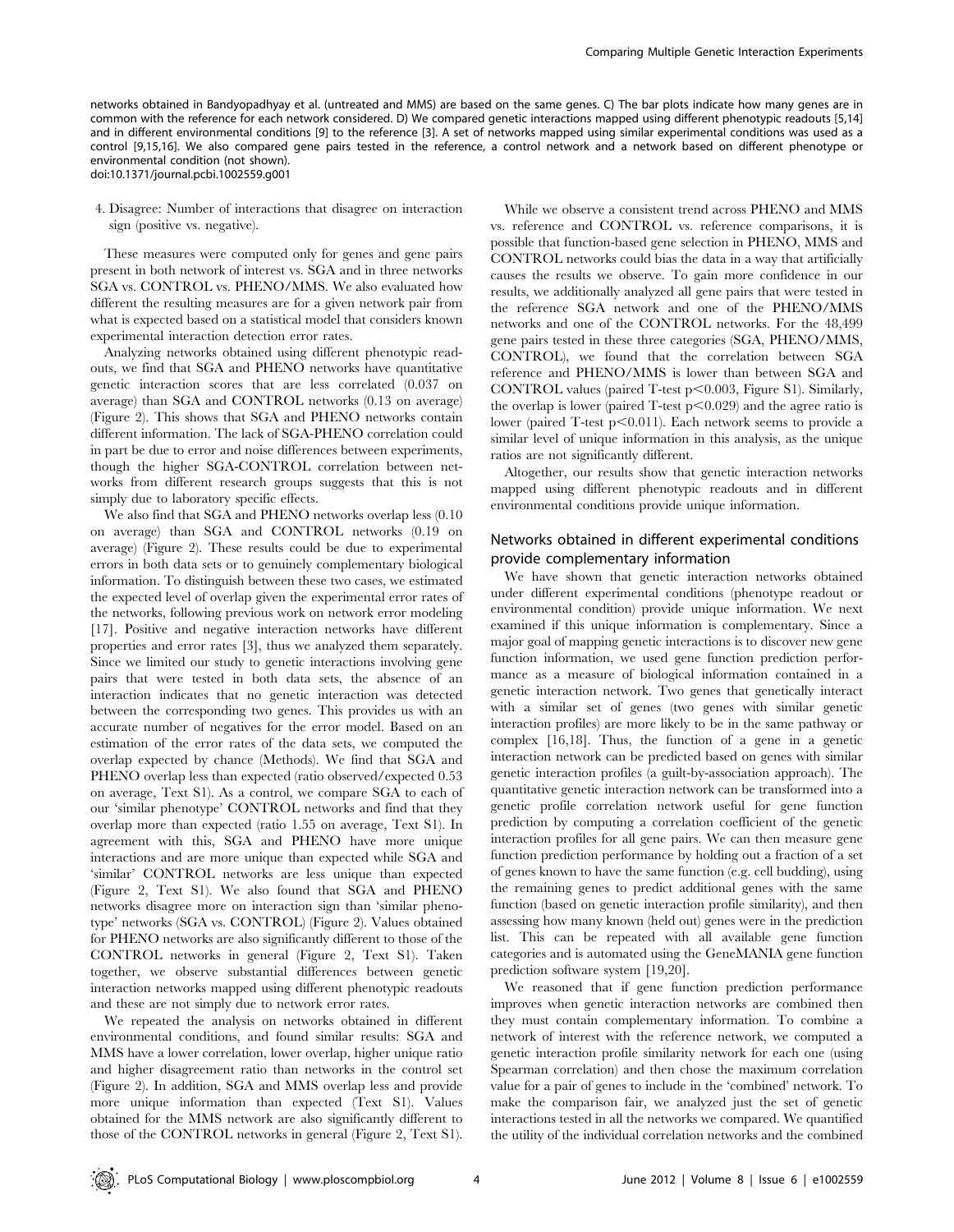

Figure 2. Comparison of the networks with various measures. Each square represents the comparison of a network to the reference and is colored according to the group of the networks (CONTROL, PHENO, MMS). The comparison measures are: 'correlation' is Spearman's correlation coefficient; 'overlap' is the percentage of interactions in common among all observed interactions; 'negative (resp. positive) overlap' is the ratio of expected/observed overlap based on our statistical model for negative (resp. positive) networks; 'unique' is the percentage of interactions observed in only one network among all observed interactions; 'negative (resp. positive) unique is the ratio of expected/observed unique ratio based on our statistical model for negative (resp. positive) networks; 'disagree' is the percentage of interactions of different type (positive, negative) among all interactions observed in common. doi:10.1371/journal.pcbi.1002559.g002

correlation network for gene function prediction using GeneMA-NIA with all available Gene Ontology (GO) terms [21]. Since we used five-fold cross validation, we limited our analysis to GO terms with at least five genes. We measured gene function prediction performance using the area under the receiver-operating characteristic (ROC) curve and the area under the precision recall (PR) curve statistic for each term in the three gene ontologies (Biological Process, Molecular Function, Cellular Component).

We find that PHENO/MMS networks each enable a significant performance improvement in PR values when combined with the reference network (Figure 3A, Table 1), whereas CONTROL networks do not provide a significant improvement. The difference between PHENO/MMS and CONTROL is highly significant (Wilcoxon p-value $< 0.0043$ ). This suggests that the unique information provided by the PHENO/MMS networks is complementary to the information from the reference network and combining them improves gene function prediction.

However the ROC results are less clear (Figure 3B) where the set of networks providing significantly complementary information (Schuldiner, Bandyopadhyay-mms and Bandyopadhyay-un) does not correspond directly to the set of PHENO/MMS networks. Also, when considering all networks, gene function prediction performance is improved when combining a given network with the reference both for PR (Table 1,  $p<2.2e-4$ ) and ROC (Table 2, p<7.6e-5). This suggests that other factors, such as laboratory effects, may also contribute to the presence of complementary information.

To investigate the differences between the combined networks and the reference, we selected the GO terms with the highest gene function prediction PR value differences (adjusted p-value $<$ 0.05)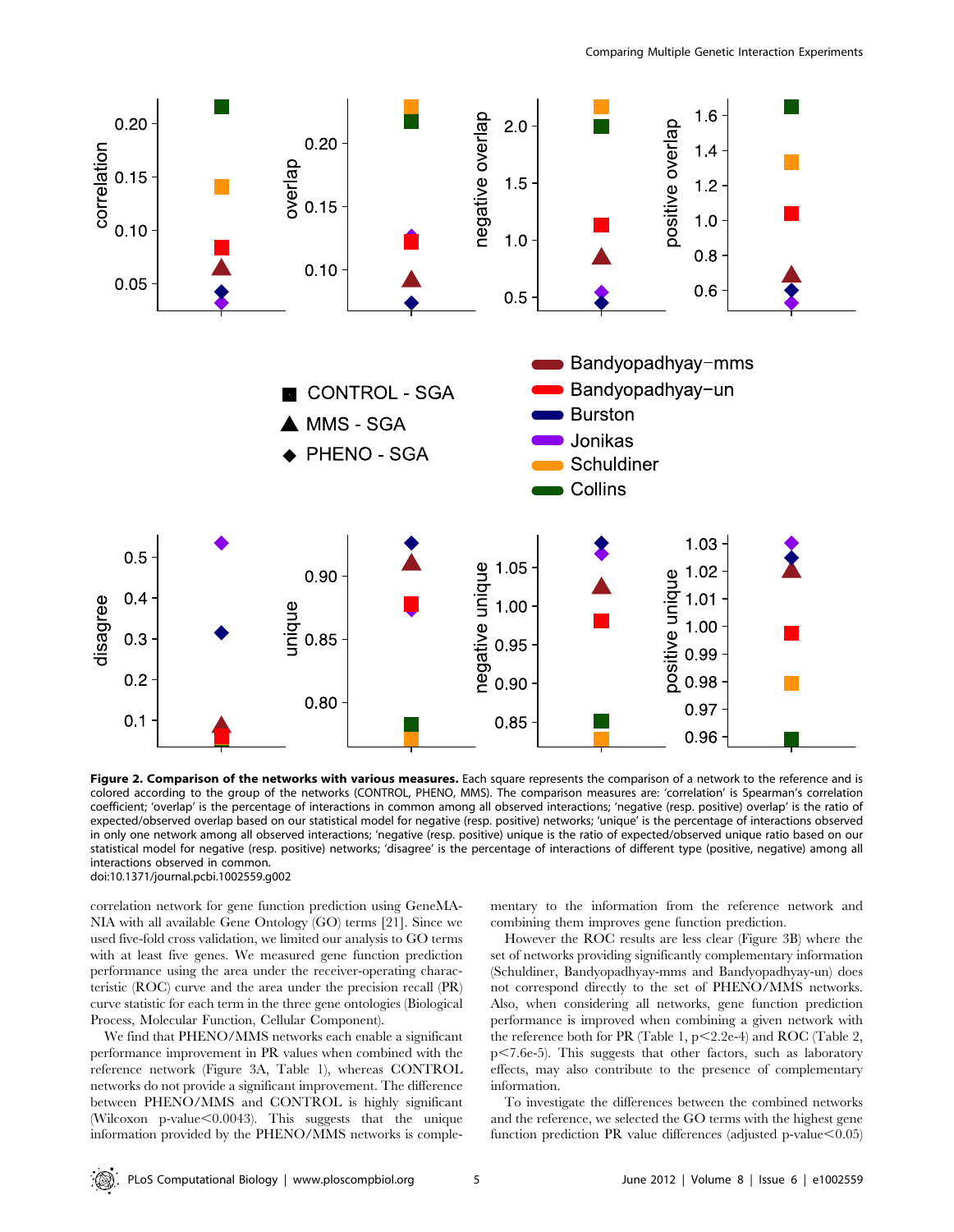

Figure 3. Complementarity of the networks as measured by gene function prediction. The boxplots show the relative improvement of the area under the receiver operating characteristic (ROC) and the precision recall (PR) curves obtained when predicting gene function with the GeneMANIA algorithm on the Gene Ontology categories when combining each network with the reference, in comparison to predicting with each network separately. The red stars indicate a significant improvement (p-value<0.05). The networks are B–M Bandyopadhyay et al. [9] in MMS, B–U Bandyopadhyay et al. [9] untreated, BUR Burston et al. [5], JON Jonikas et al. [14], SCH Schuldiner et al. [16], COL Collins et al. [15]. doi:10.1371/journal.pcbi.1002559.g003

(Figure S2). We found that Burston performs significantly better on 'actin filament organization', 'late endosome to vacuole transport via multivesicular body sorting pathway' and 'endoplasmic reticulum unfolded protein response' (Figure S3). The members of the 'actin filament organization' biological process are more densely connected in the correlation network in the Burston data set leading to better gene function prediction as compared to the reference SGA data set where PBS2 is not connected at all. The Jonikas data set performs better on 'protein glycosylation' and 'Hrd1p ubiquitin ligase ERAD-L complex' (Figure S4). For the latter complex, the subunits are generally better connected in the Jonikas dataset, leading to better gene function prediction for this GO term. For instance, Jonikas shows a strong correlation between YOS9 and HRD3 subunits, which physically interact, but this correlation is not strong in the reference. Similarly, the members of the lipid-linked oligosaccharide biosynthesis pathway (ALG9, ALG6, ALG3, ALG12) are strongly connected in the Jonikas data set, leading to better gene function prediction for this GO term. Jonikas shows strong correlations between those four genes, which all physically

| <b>Table 1.</b> Relative area under the precision-recall (PR) curve |  |
|---------------------------------------------------------------------|--|
| improvement for all considered GO terms.                            |  |

|                          |               | <b>PHENO/MMS</b> |            |                   | <b>CONTROL</b> |            |            |  |
|--------------------------|---------------|------------------|------------|-------------------|----------------|------------|------------|--|
| <b>PR</b><br>improvement | <b>GLOBAL</b> | <b>BMS</b>       | <b>BUR</b> | <b>JON</b>        | <b>BUN</b>     | <b>COL</b> | <b>SHU</b> |  |
| #<br>terms               | 496           | 81               | 49         | 47                | 81             | 179        | 59         |  |
| positive<br>#            | 250           | 37               | 27         | 33                | 38             | 88         | 27         |  |
| #<br>negative            | 243           | 44               | 22         | 14                | 43             | 88         | 32         |  |
| mean                     | 0.044         | 0.071            | 0.118      | 0.093             | 0.014          | 0.028      | $-0.004$   |  |
| p-value                  | $2.2E-4$      | 0.04             |            | 0.004 0.0037 0.27 |                | 0.078      | 0.55       |  |

Significant p-values  $(<0.05)$  are bolded. doi:10.1371/journal.pcbi.1002559.t001

interact, but those correlations are not present in the SGA reference. For the control networks, Collins performs better on 'loop DNA binding', 'mismatch repair' and 'histone exchange' while Schuldiner is worse on 'dolichyl-diphosphooligosaccharideprotein glycotransferase activity' and 'Hrd1p ubiquitin ligase ERAD-L complex'. Both Bandyopadhyay networks (untreated and in presence of MMS) perform better on 'regulation of transcription' but the untreated network performs worse on 'regulation of cyclin-dependent protein kinase activity' (it only contains one correlation between MIH1 and PTC3 protein phosphatase genes, while the reference contains many more correlations (Figure S5). ROC values did not distinguish GO terms enough to identify significant differences between networks (Figure S6).

As noted above, it is possible that function-based gene selection in PHENO, MMS and CONTROL networks could bias our results. In particular, gene selection bias causes a different set of GO terms to be tested for each network. Thus, we repeated our gene function prediction analysis on triplets of gene pairs tested across SGA, PHENO/MMS and CONTROL networks. The combination of the PHENO/MMS correlation network with the reference correlation network tends to perform better in terms of gene function prediction as compared to that of the CONTROL and reference networks (Figure S7), for example for 'response to stress' in both PR and ROC measurements (Text S1). As before the trend is significant on the PR measurements (paired Wilcoxon test  $p<0.012$ ) but not on the ROC measurements.

Altogether, our results show that genetic interactions mapped in different conditions provide complementary information.

Table 2. Relative area under the receiver-operating characteristic (ROC) curve improvement for all considered GO terms.

|                                  |         | <b>PHENO/MMS</b> |            |            | <b>CONTROL</b> |            |            |  |
|----------------------------------|---------|------------------|------------|------------|----------------|------------|------------|--|
| <b>ROC</b><br>improvement GLOBAL |         | <b>BMS</b>       | <b>BUR</b> | <b>JON</b> | <b>BUN</b>     | <b>COL</b> | <b>SHU</b> |  |
| #<br>terms                       | 496     | 81               | 49         | 47         | 81             | 179        | 59         |  |
| positive<br>#                    | 300     | 55               | 28         | 33         | 54             | 94         | 36         |  |
| #<br>negative                    | 192     | 25               | 21         | 14         | 27             | 82         | 23         |  |
| mean                             | 0.0024  | 0.0031           | 0.0016     | 0.0028     | 0.0019         | 0.0021     | 0.0039     |  |
| p-value                          | 7.6E-05 | 0.016            | 0.08       | 0.053      | 0.022          | 0.057      | 0.047      |  |

Significant p-values  $(<0.05)$  are bolded. doi:10.1371/journal.pcbi.1002559.t002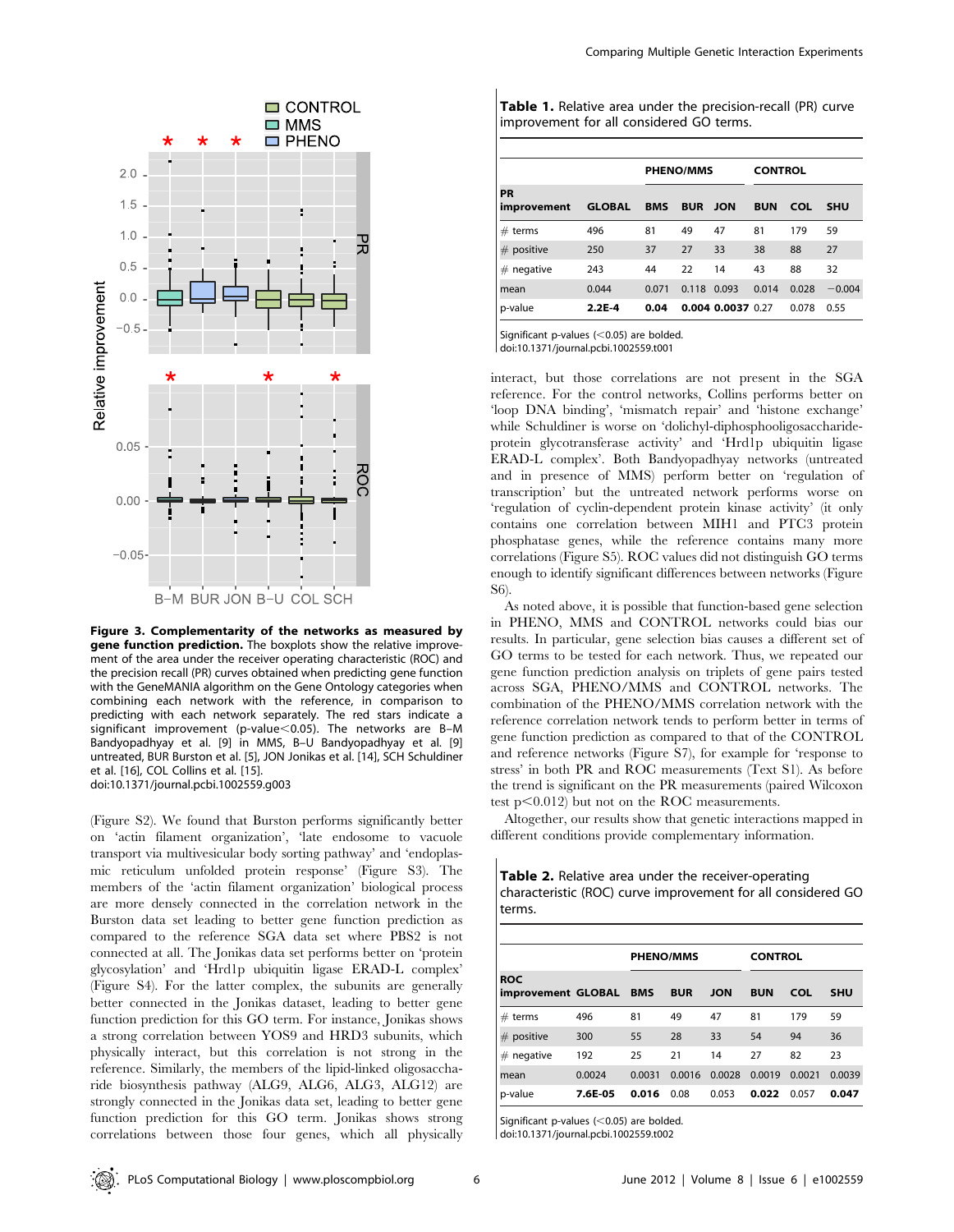## associated to the laboratory

The above results hinted that there may exist factors other than phenotypic readout or condition that explain genetic interaction data set differences. To gain a better understanding of these potential other factors, we generalized our analysis to compare all pairs of networks, by clustering the all data set by all data set comparison matrices for our four measures: correlation, overlap, unique and disagree. The two networks obtained with different phenotypes (Burston and Jonikas) are clearly outliers in this analysis, in particular for the correlation values (Figure 4A), reinforcing our above results. Surprisingly, the Bandyopadhyay et al. MMS network is always grouped with its associated untreated network, which are both separated from the control networks and very close to each other (4A–D). Indeed their correlation  $(r = 0.58)$ is the second highest in the correlation matrix. This suggests that factors, such as the laboratory environment external to the experiment, also affect network mapping. This may be due to the 'batch effect' recently described for large-scale genetic interactions [22]. In agreement with this, the most correlated networks (Schuldiner and Collins,  $r = 0.65$ ) were obtained in the same laboratory. Since these two networks are both in the control group (similar phenotype, similar conditions), we were originally not surprised to find that they are always grouped together. However, the fact that they are more similar each other than they are to the SGA network suggests an important laboratory effect is present. As an additional analysis, we compared genetic interaction profiles for individual genes across all data sets (Methods). For a given gene and a given pair of networks, we computed the correlation (Spearman) between the genetic interaction profiles of that gene in both networks. This measure was previously used, for example, to identify genes with different profiles between untreated and DNA damage condition genetic interaction networks [9]. Clustering all networks based on their average correlation measures across all genes shows similar results to those above (Figure S8). Thus, in addition to phenotypic readout and internal experiment condition, external factors in the laboratory where the experiment is performed contribute to the unique information present in each network.

## Combining all networks improves gene function prediction

To create a fair comparison, we previously reduced each set of networks analyzed to common tested gene pairs. However, all of the information available in all networks should be considered for gene function prediction. Thus, we repeated our analysis of gene function prediction performance using genetic interaction profile correlation networks computed using all genes in each data set and combined all seven of them using the same correlation network building methodology described above (max correlation). We find that the combined network provides substantially better results, on average, across GO terms for both ROC and PR performance measures (Figure 5).

To illustrate the complementarity of the individual correlation networks, we examined the SWR1 complex, one of the annotation categories that the combined network predicts better than any individual network (Figure 6). The SWR1 complex (GO:0000812) is a multi-subunit complex involved in chromatin remodeling and is required for the incorporation of the histone variant H2AZ into chromatin. All of its 13 subunits are connected when combining all networks, whereas only subsets of those are connected in each individual network (five genes in Jonikas et al., 10 in Costanzo et al., 12 in Collins et al.). In some cases the missing genes were not present in the original screen (Jonikas and Costanzo), while in others they were mostly present (Collins), illustrating the benefit of the new combined network to gather information and genes from different studies to get a more complete view of functional connections among all genes in a system.

## **Discussion**

Genetic interaction experiments are performed using a particular phenotypic readout and set of experimental conditions in a given species. Using recently available data, we conducted a systematic analysis of quantitative genetic interaction networks in budding yeast mapped under different experimental conditions. We showed that genetic interaction networks mapped in different environmental and laboratory conditions or using different phenotypic readouts provide unique and complementary information. The functional interactions defined by genetic interaction profile correlations can be combined using a simple 'max correlation' procedure to aid gene function prediction.

Given the low overlap between the data sets, we adopted a reference-based comparison approach where each data set is in turn compared to a common high confidence reference. While this enables a global comparison, it is possible that the reference network is biased towards certain gene sets present in only some compared networks and this could affect our results. Thus, we repeated our analysis on a set of gene pairs present across three networks under comparison. While these results agree, there a many fewer gene pairs tested across three networks than there are for two networks. The SGA dataset continues to grow and will be complete in the future. Also, we expect additional networks to be mapped under different conditions. Ideally, an additional global genetic interaction map of the scale of SGA in different conditions would be available to analyze, but this is unlikely to be available anytime soon, as SGA cost millions of dollars and has already taken more than a decade to achieve a 30% coverage rate of all interactions. Smaller genetic interaction networks mapped under different environment and phenotypic readout among comparable gene sets are more likely to be available in the near future and would help test our results.

We propose a simple method to combine diverse genetic interaction networks and show that this improves gene function prediction. We chose to combine data sets at the level of genetic interaction profile correlations instead of individual genetic interactions for a number of reasons: correlation can be computed for all gene pairs in a sufficiently large genetic interaction map not just those pairs tested in both maps, no tuning of parameters is needed, no normalization of individual data sets is needed as would be required if combining data at the level of genetic interactions [7], correlation is the primary type of relationship used for gene function prediction from genetic interaction networks [3,18], and similar methods are established in the gene expression field that we can draw from [23]. We chose gene function prediction as a means to assess and compare the biological content of each network, as it is one of the main goals of genetic interaction mapping. However, other measures could be used such as the overlap with benchmark data sets [7]. Moreover, it is likely that the method we propose could be improved to yield even better gene function prediction results, for instance by tuning the weight of each network to optimize gene function prediction for a given gene function, as is done in the multi-network version of GeneMANIA [19] (we only used GeneMANIA on a single combined genetic interaction profile correlation network). It will also be interesting to evaluate the gene function prediction improvement gained by combining genetic interactions with other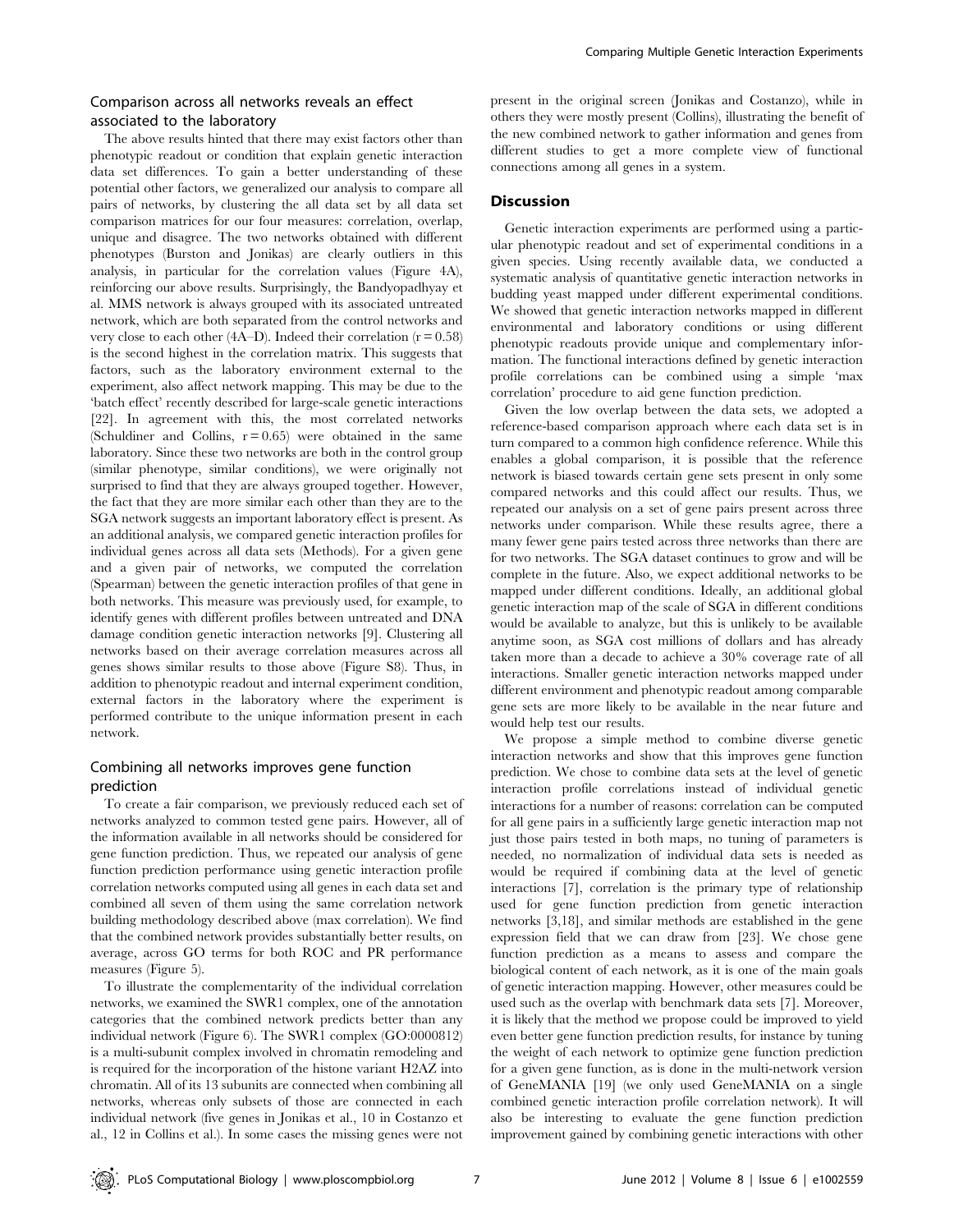



types of network data, such as protein-protein interactions. We provide our combined network as a resource at http://baderlab. org/Data/GeneticInteractionComparison.

We expect our results to extend to other organisms, which are increasingly targeted for genetic interaction mapping [24–30] with traditional growth assays and diverse phenotypic readouts [31]. Analysis of additional multi-condition and multi-phenotype data will eventually enable us to select experimental conditions that maximize discovery of gene function information, as has been accomplished with gene expression data [32].

## Methods

#### Genetic interaction networks

All genetic interaction data sets were downloaded from original publications or requested from the authors (Figure 1, Text S1).

#### Measures to compare a network to the reference

The measures used to compare a network to the reference are: 'correlation' is the Spearman correlation coefficient of genetic interaction scores for all compared pairs; 'overlap' is the percentage of binary interactions in common among all observed interactions; 'unique' is the percentage of interactions observed in only one network among all observed interactions; 'disagree' is the percentage of interactions of different type (positive, negative) among all interactions observed in common. Gene profile correlation is computed for a given gene as the Spearman correlation coefficient of the genetic interaction profiles of that gene in two data sets, limited to genetic interaction partners found in both data sets. The similarity between two data sets used for clustering is the mean of the gene profile correlation distribution (Figure S3). We only consider gene pairs tested in all data sets to enable a fair comparison. For the stochastic model, we use the error rates estimated by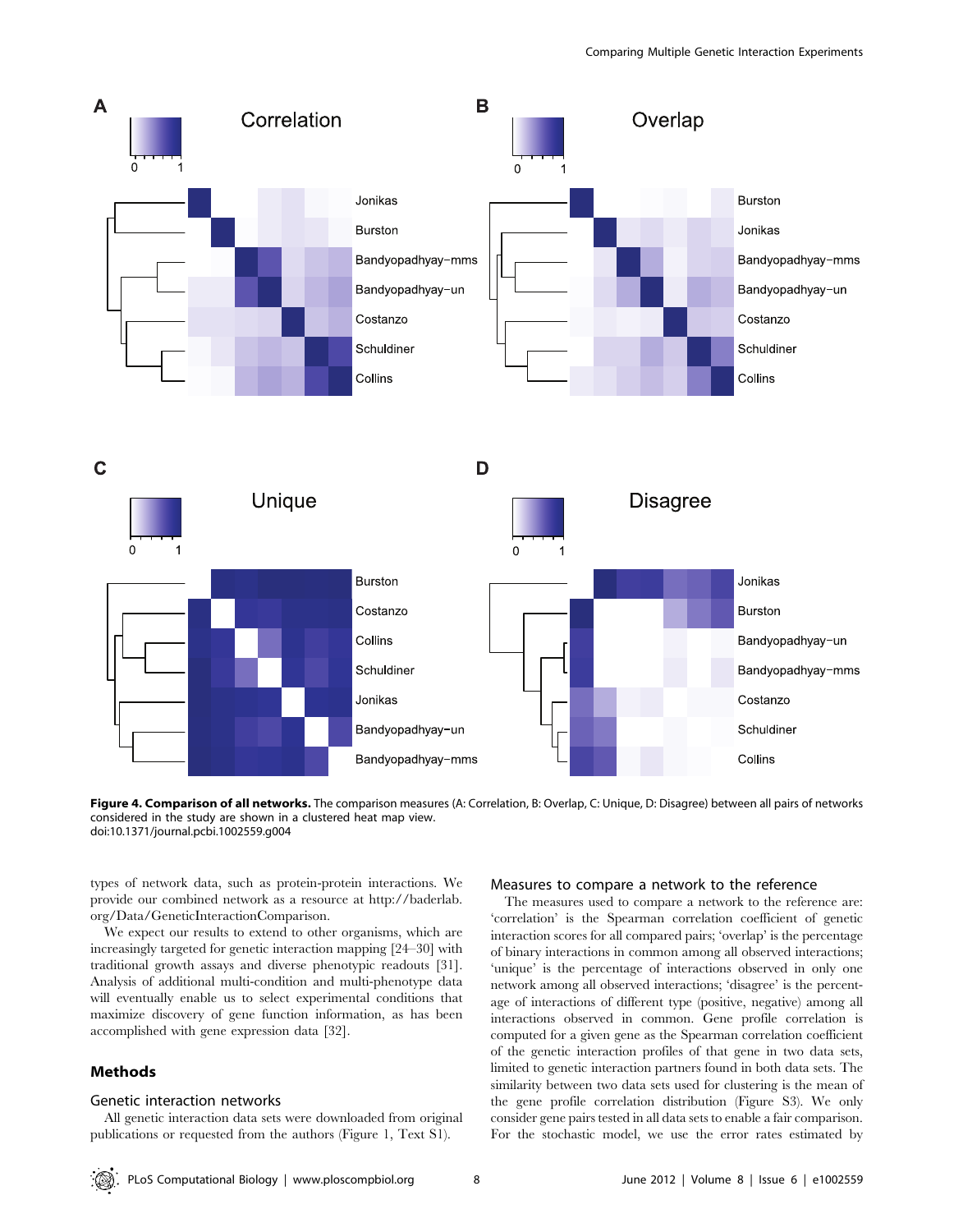

Figure 5. Gene function prediction results on full independent and combined networks. The boxplots show the area under the receiver operating characteristic (ROC) curves obtained when predicting gene function with the GeneMANIA algorithm on the Gene Ontology categories for the networks separately and after combination, using all available genes and interactions (full networks): B–M Bandyopadhyay et al. [9] in MMS, B–U Bandyopadhyay et al. [9] untreated, BUR Burston et al. [5], JON Jonikas et al. [14], SCH Schuldiner et al. [16], COL Collins et al. [15], COS Costanzo et al. [3], NEW the combined network. doi:10.1371/journal.pcbi.1002559.g005

 $\mathbb{R}$  PLoS Computational Biology | www.ploscompbiol.org 9 9 June 2012 | Volume 8 | Issue 6 | e1002559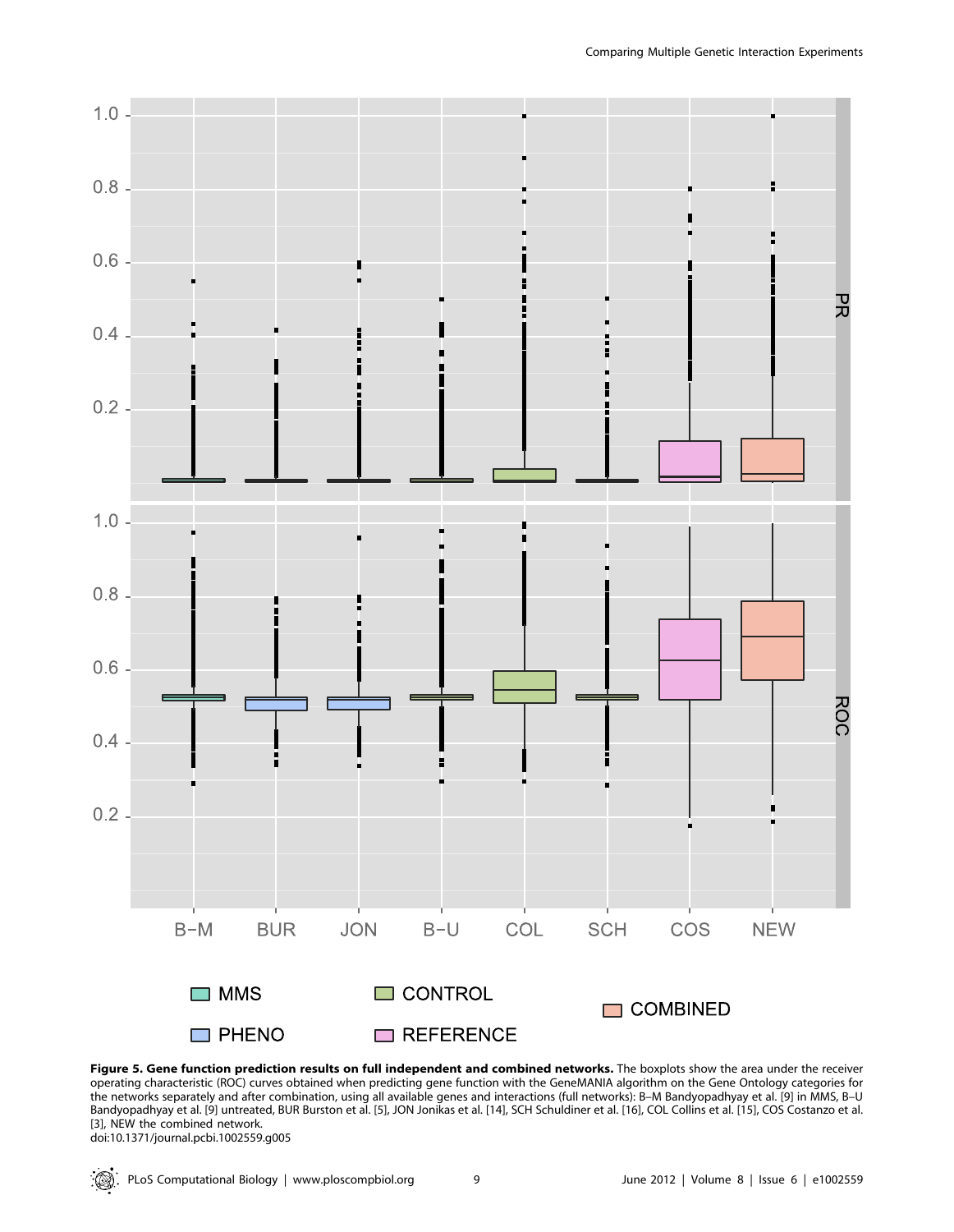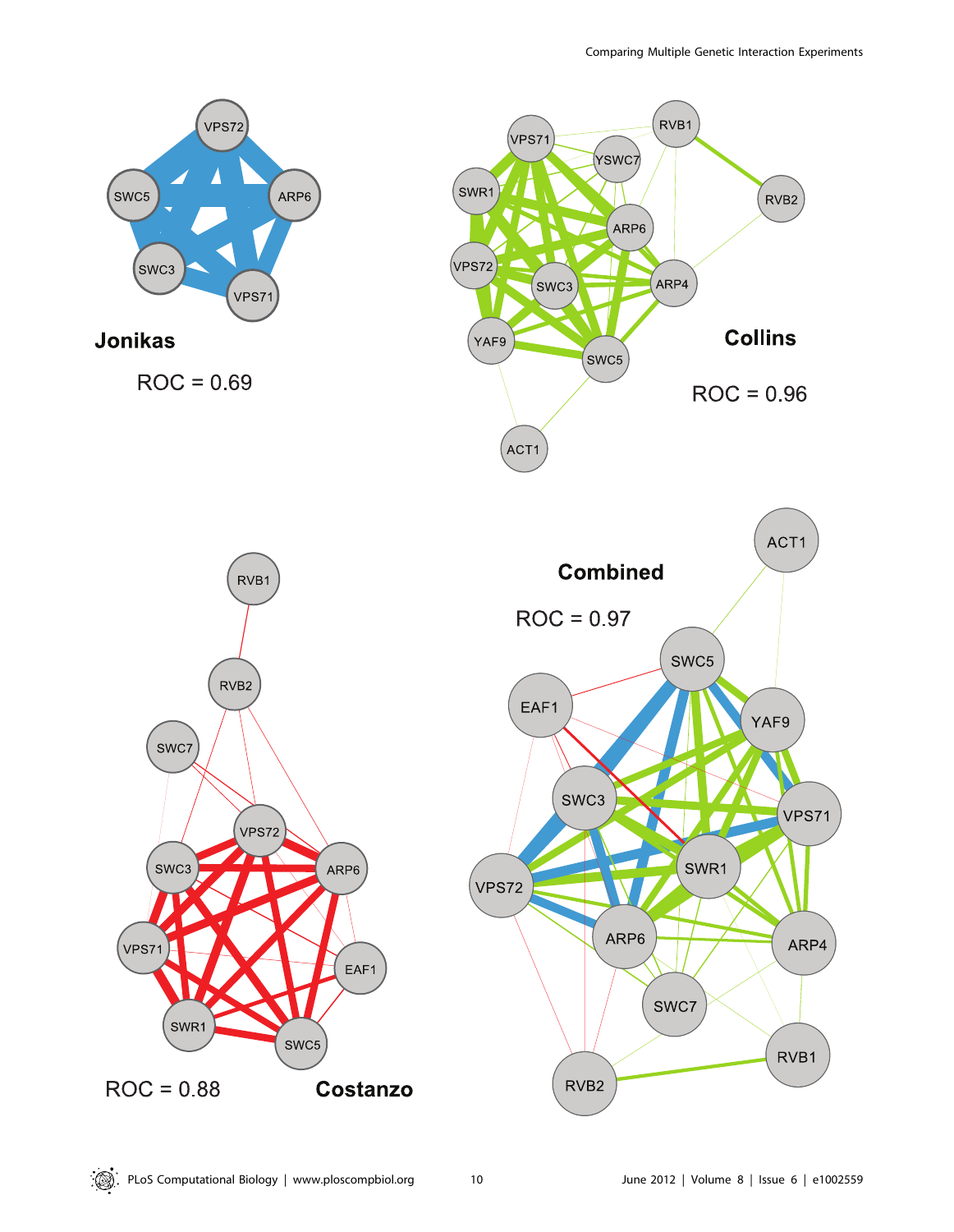Figure 6. The SWR1 complex is better predicted when combining multiple networks. Nodes represent genes and edges represent genetic interaction profile correlations between the genes that are part of the SWR1 complex (GO:0000812). All of its 13 subunits are connected when combining all networks, whereas only subsets of those are connected in each individual network. Networks were visualized using Cytoscape [33]. doi:10.1371/journal.pcbi.1002559.g006

Costanzo et al. for positive (sensitivity  $= 0.18$  and precision  $= 0.59$ ) and negative (sensitivity  $= 0.35$  and precision  $= 0.63$ ) genetic interactions. Since such estimates for the other data sets are not available, we use the Costanzo values for all data sets. This information is then used to compute the expected number of interactions present in zero, one or two data sets and compared to the observed numbers of interactions (Text S1). We compare those measures between networks in the CONDITION group to networks in the CONTROL group with a Student's t-Test.

#### Gene function prediction assessment

To limit the analysis to the best associations, correlation networks only contain correlation values higher than 0.1. To assess each network, we use the command line version of the GeneMANIA Cytoscape plugin (version 2.11) [20]. We use five-fold cross validation with the function 'CrossValidator' and then compared the results for the different networks. The validation was run on a set of 3618 GO terms (1789 BP, 1299 MF, 530 CC), though only a subset of these terms are tested in each network (according to which genes are present). To avoid circularity in the analysis and annotations potentially coming from the networks we are studying, we only considered annotations that were derived from direct assays/experiments (evidence codes EXP, IDA, IPI, IMP, IGI, IEP). We manually checked that IGI annotations were not derived from genetic interactions from networks we analyze (only three IGI annotations from these studies were found). For both the PR and ROC assessments, each network is associated with a score. The relative improvement of the combined network C obtained from two individual networks A and B is computed as follows:

$$
I = \frac{S_c - S_{A,B}}{S_{A,B}}
$$

where  $S_{A,B}$  is the mean score of the two individual networks A and B.

#### Supporting Information

Figure S1 Similarity measures restricted to the sets of gene pairs tested in the reference, a CONTROL and a PHENO/MMS network. For a given measure, the difference between the PHENO/MMS and CONTROL values is tested by a paired ttest. For the specific case with Bandyopadhyay-MMS as PHENO/ MMS and Schuldiner as CONTROL (BMS-SHU), no interactions are observed between the same gene pairs, thus the agreement coefficient is not available.

(EPS)

#### References

- 1. Mani R, St Onge RP, Hartman JLt, Giaever G, Roth FP (2008) Defining genetic interaction. Proc Natl Acad Sci U S A 105: 3461–6.
- 2. Roth FP, Lipshitz H, Andrews BJ (2009) Q&A: epistasis. J Biol 8: 35.
- 3. Costanzo M, Baryshnikova A, Bellay J, Kim Y, Spear ED, et al (2010) The genetic landscape of a cell. Science 327: 425–31.
- 4. Hillenmeyer ME, Fung E, Wildenhain J, Pierce SE, Hoon S, et al. (2008) The chemical genomic portrait of yeast: uncovering a phenotype for all genes. Science 320: 362–5.
- 5. Burston HE, Maldonado-Baez L, Davey M, Montpetit B, Schluter C, et al (2009) Regulators of yeast endocytosis identified by systematic quantitative analysis. J Cell Biol 185: 1097–110.
- 6. Ideker T, Krogan NJ (2012) Differential network biology. Mol Syst Biol 8: 565.

Figure S2 Performance of the combined and reference networks as measured by the area under the PR curve. (EPS)

Figure S3 Correlation networks for the SGA and Burston data sets, limited to the gene pairs tested in both. The color of the edges indicates the network. The thicker the edge, the higher the correlation value. (EPS)

Figure S4 Correlation networks for the SGA and Jonikas data sets, limited to the gene pairs tested in both. The color of the edges indicates the network. The thicker the edge, the higher the correlation value. (EPS)

Figure S5 Correlation networks for the SGA and Bandyopadhyay networks, limited to the gene pairs tested in both. The color of the edges indicates the network. The thicker the edge, the higher the correlation value. (EPS)

Figure S6 Performance of the combined and reference networks as measured by the area under the ROC curve. (EPS)

Figure S7 Improvement in the gene function prediction when combining either the PHENO/MMS or the CONTROL correlation network with the SGA reference correlation network, on the exact same set of gene pairs for all three networks. (EPS)

Figure S8 Clustering of the data sets based on the gene profile correlation values. The hierarchical clustering was done using different criteria (Ward, Complete, Average, Median). (EPS)

Text S1 This document contains more detailed information about the genetic interaction networks, the comparison measures and the gene function prediction performance. (PDF)

#### Acknowledgments

The authors would like to thank Liz Conibear for sharing the quantitative genetic interaction data set on endocytosis defect and interesting discussion, Jason Montojo for the help with the use of the GeneMANIA Cytoscape plugin and the continuous development of new features, and Michael Costanzo and Anastasia Baryshnikova and anonymous reviewers for constructive comments.

### Author Contributions

Conceived and designed the experiments: MM GDB. Performed the experiments: MM. Analyzed the data: MM. Wrote the paper: MM GDB.

- 7. Linden RO, Eronen VP, Aittokallio T (2011) Quantitative maps of genetic interactions in yeast - Comparative evaluation and integrative analysis. BMC Syst Biol 5: 45.
- 8. St Onge RP, Mani R, Oh J, Proctor M, Fung E, et al (2007) Systematic pathway analysis using high-resolution fitness profiling of combinatorial gene deletions. Nat Genet 39: 199–206.
- 9. Bandyopadhyay S, Mehta M, Kuo D, Sung M-K, Chuang R, et al (2010) Rewiring of genetic networks in response to DNA damage. Science 330: 1385–9. 10. Batenchuk C, Tepliakova L, Kaern M (2010) Identification of response-modulated
- genetic interactions by sensitivity-based epistatic analysis. BMC Genomics 11: 493.
- 11. Carter GW, Galas DJ, Galitski T (2009) Maximal extraction of biological information from genetic interaction data. PLoS Comput Biol 5: e1000347.